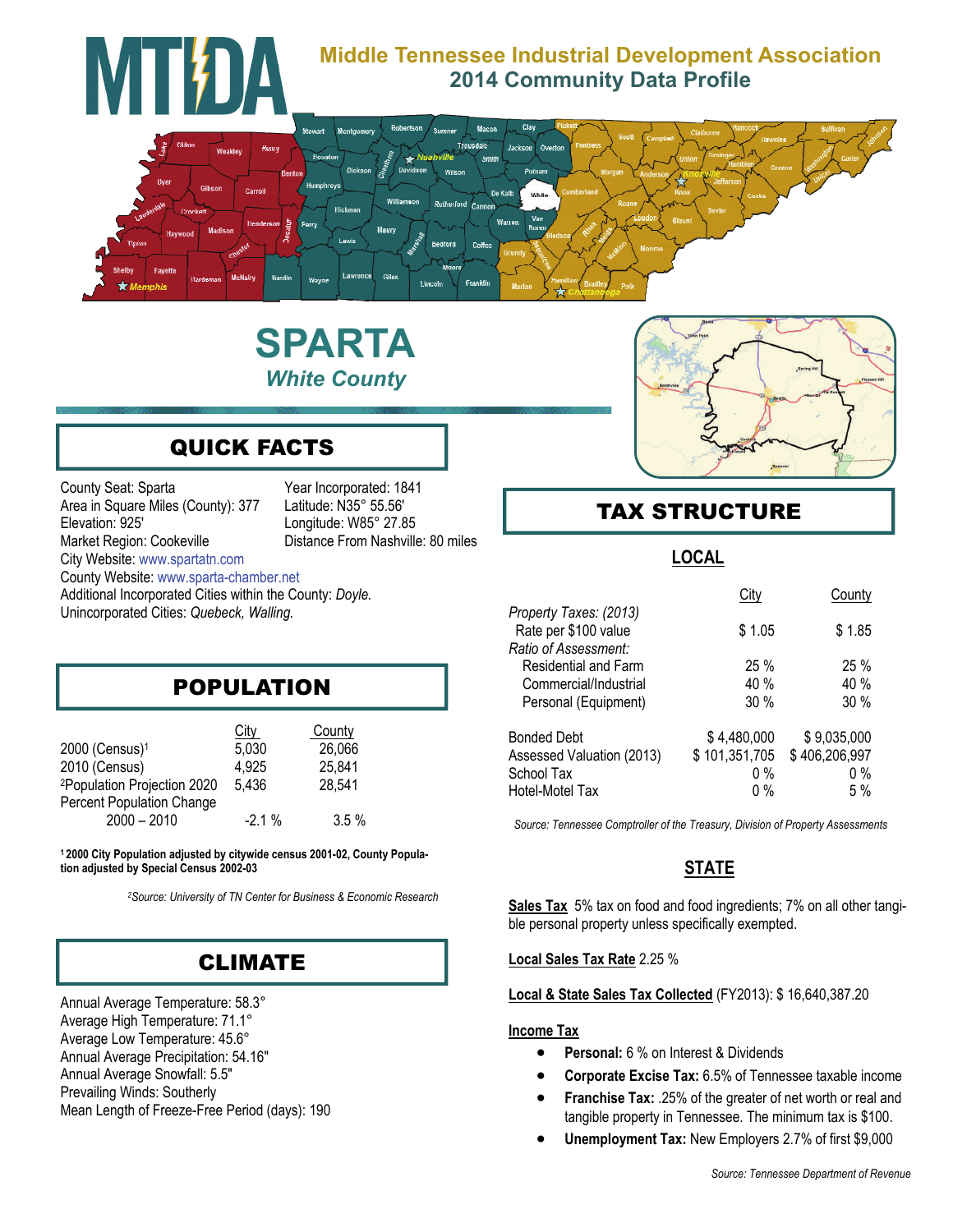# EDUCATION

|                   | # Local<br>Schools | Enrollment | Pupil/Teachers<br>Ratio |
|-------------------|--------------------|------------|-------------------------|
| Elementary        |                    | 2,032      | 17:1                    |
| Jr. High          |                    | 955        | 17:1                    |
| Sr. High          |                    | 1.163      | 16:1                    |
| Voc-Tech          |                    |            |                         |
| Private/Parochial |                    |            |                         |

Colleges: Motlow at Sparta; TN Tech Univ. @ Cookeville; Middle TN State Univ. @ Murfreesboro and TN Tech @ McMinnville; TN College of Applied Technology, Crossville Other: Nashville State Community College—Cookeville

State Industrial Training Service Available: Yes Type of Public School System: Consolidated

### GOVERNMENT

#### *Governing Body:*

| City: Mayor and Aldermen               |                 |  |
|----------------------------------------|-----------------|--|
| Meets: 1st and 3rd Thursday            | Time: 5:00 p.m. |  |
| Place: City Hall                       |                 |  |
| County: Mayor and County Commissioners |                 |  |
| Meets: 3rd Monday                      | Time: 7:00 p.m. |  |
| Place: White County Courthouse         |                 |  |
|                                        |                 |  |

#### Fire Department:

| full-time fire fighters in city: 6   | city volunteers: 22    |
|--------------------------------------|------------------------|
| full-time fire fighters in county: 0 | county volunteers: 105 |
| fire stations in city: 3             | city fire trucks: 4    |
| fire stations in county: 10          | county fire trucks: 35 |

#### Law Enforcement:

| full-time police officers in city: 15 part-time: 2 |                        |
|----------------------------------------------------|------------------------|
| full-time police officers in county & sheriff: 32  |                        |
| city patrol cars: 15                               | county patrol cars: 35 |

| City: | County: |
|-------|---------|
| 5     | 6-9     |
| Yes   | No      |
| Yes   | Yes     |
| Yes   | Yes     |
|       |         |

# NATURAL RESOURCES

Minerals: Limestone & coal Timber: Hardwoods & pine

### AGRICULTURAL

Crops: Hay, soy, corn Livestock: Chickens, cattle

# **TRANSPORTATION**

#### **AIR SERVICE:**

#### **Nearest General Aviation:**

 Upper Cumberland Regional Airport Location Identifier: SRB Distance from City: 11 miles Runway Length: 6,700 feet Surface: Asphalt Lighting: MIRL/PAPI Fuel: 100LL/Jet A Repair: Major Transportation: Taxi, Rental and Courtesy Car

#### **Nearest Commercial Service:**

 Nashville International Airport Location Identifier: BNA Distance from Sparta: 88 miles Served by 9 major air carriers, 2 cargo carriers, and 2 fixed-base operators; operating 396 average daily flights to 50 non-stop markets (as of July 13).

#### **HIGHWAYS:**

U.S Highways: US 70 State Highways: 1, 111, 289, 135, 136, 84 Nearest Interstate: 14 miles to I-40; 50 miles to I-24

#### **COMMON CARRIERS:**

Air Freight Companies: 1 Motor Freight Companies: 4 Terminal Facilities: 1 Bus Services – Inter-City: No Local: No Carrier Service: Yes

#### **RAILROADS SERVED BY:**

Caney Fork and Western Railroad Piggy Back Ramp: Nashville

#### **NAVIGABLE WATERWAYS:**

River: Cumberland Channel Depth: 9 feet Nearest Port Facility: Gainesboro Miles: 29

### COMMUNICATIONS

Post Office Class:First

Newspapers: Newspapers: Frequency: Sparta Expositor Bi-Weekly The Tennessean Daily

Telephone Companies: Frontier/Citizen Communications Ben Lomand Connects

E911 Communications Center Radio Stations: WRKK-FM & AM; WSMT-AM Television Networks: Cable Service Available: Yes Channels: Provider: Charter Communications and Ben Lomand Connects Internet Service Available: Yes Provider: Ben Lomand Connects, Frontier Communications, and Skynet Global Fiber Optics Available: Yes Provider: Ben Lomand Connects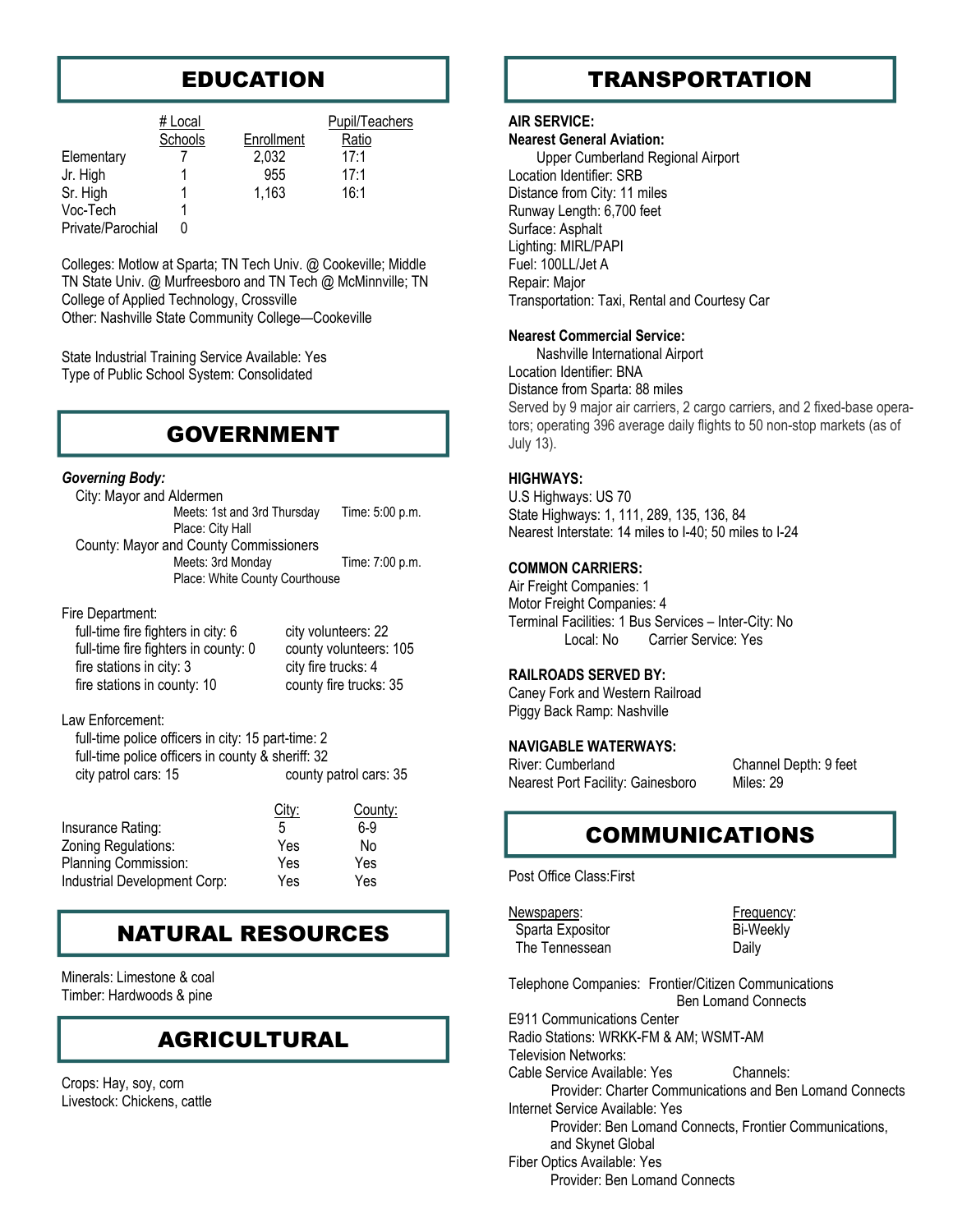### COMMUNITY FACILITIES

#### Health Care:

Doctors: 20 Dentists: 7

Hospitals: 1 Beds: 60 Clinics: 0 Beds: 0 Nursing Homes: 2 Beds: 277 Assisted Living: 1 Beds: 60 Residential Care: 4 (Retire @ Home Sr. Care; Careall; Suncrest; NHC Homecare)

#### Religious Organizations:

| Protestant: 92       | Catholic: 1              | Other: |
|----------------------|--------------------------|--------|
| Jehovah's Witness: 1 | Seventh Day Adventist: 0 |        |
| Latter Day Saints: 0 |                          |        |

Day Care Centers: 9 Day Care Homes: 23

#### Recreation:

| Libraries: 1                         | Parks: 6    |
|--------------------------------------|-------------|
| Golf Courses (Public & Private): 2   |             |
| Swimming Pools (Public & Private): 2 |             |
| Country Clubs: 1                     | Theaters: 1 |
| Bowling Alleys: 0                    | Museums: 5  |

Hotels & Motels: 3 Rooms: 72

Bed & Breakfasts: 1 Largest Meeting Room Capacity: 1,000 Restaurants: 25

Other: Amphitheater seats 500, 2 State Parks, 1 State Natural Area and 1 Wildlife Management area; 1 drive-in movie theater.

### FINANCIAL INSTITUTIONS

| Name of Banks:               | Number of Branches: | Deposits     |
|------------------------------|---------------------|--------------|
| <b>Bank of America</b>       |                     | \$45,884,000 |
| <b>Bank of Putnam County</b> |                     | 49,675,000   |
| Citizens Bank                | 3                   | 111,390,000  |
| <b>First National Bank</b>   |                     | 40,236,000   |
| US Bank National Assn.       |                     | 97,468,000   |

Commercial Banks: 5 Savings Institutions: 0 Credit Unions: 0 Total # of Institutions: 5 Total # of Branches: 8 Combined Deposits: \$ 344,653,000 (Deposits for June 30, 2013)

*Source: Federal Deposit Insurance Corporation* 

### SELECTED ECONOMIC INDICATORS

#### **2012 Annual Average**

|                                          | County   | Labor Market Area* |
|------------------------------------------|----------|--------------------|
| Labor Force:                             |          |                    |
| Civilian Labor Force                     | 11,130   | 106,240            |
| Employment                               | 9,870    | 96,890             |
| Unemployment                             | 1,260    | 9,350              |
| Unemployment Rate                        | $11.3\%$ | 9.5%               |
| <b>HS Graduates (2012-13)</b>            | 231      | 2,231              |
| <b>Estimated County Available Labor:</b> |          |                    |
| Date (month): December 2013              |          |                    |
| Total:                                   | 1,140    | 9,140              |
| Male:                                    | 560      | 4,780              |
| Female:                                  | 580      | 4,360              |

\* *Labor Market Area is defined as Bledsoe, Cumberland, DeKalb, Putnam, Van Buren, Warren and White Counties in Tennessee.*

#### **Manufacturing in Area (Annual Averages 2012):**

| Number of Units:      | 46    |
|-----------------------|-------|
| Ann. Avg. Employment: | 1,728 |

*Source: Tennessee Department of Labor and Workforce Development* 

#### **County 10-Year Growth Report**

| Years: 2003-2013   | New Plants  | Expansions   |
|--------------------|-------------|--------------|
| Number Projects:   |             | 70           |
| Job Opportunities: | 88          | 1.208        |
| Total Investments: | \$4,364,000 | \$54,473,515 |

*Source: Tennessee Department of Economic and Community Development* 

#### **Per Capita Personal Income**

Year: 2012 **Amount: \$27,098** 

*Source: Bureau of Economic Analysis* 

#### **Average Home Sales** (2012)

Number of homes sold: 206 Average Cost: \$ 100,068 *Source: Tennessee Housing Development Agency* 

#### **Retail Sales**

Year: 2012 Amount: \$ 226,489,836 *Source: Tennessee Department of Revenue* 

### INDUSTRIAL SUPPORT SERVICES

Service Town Distance (Miles) Tool & Die Local Heat Treating Local Foundry Local Heavy Hardware Nashville 80 Sheet Metal Local Lubricants Local Welding Supplies Local Abrasives Other: